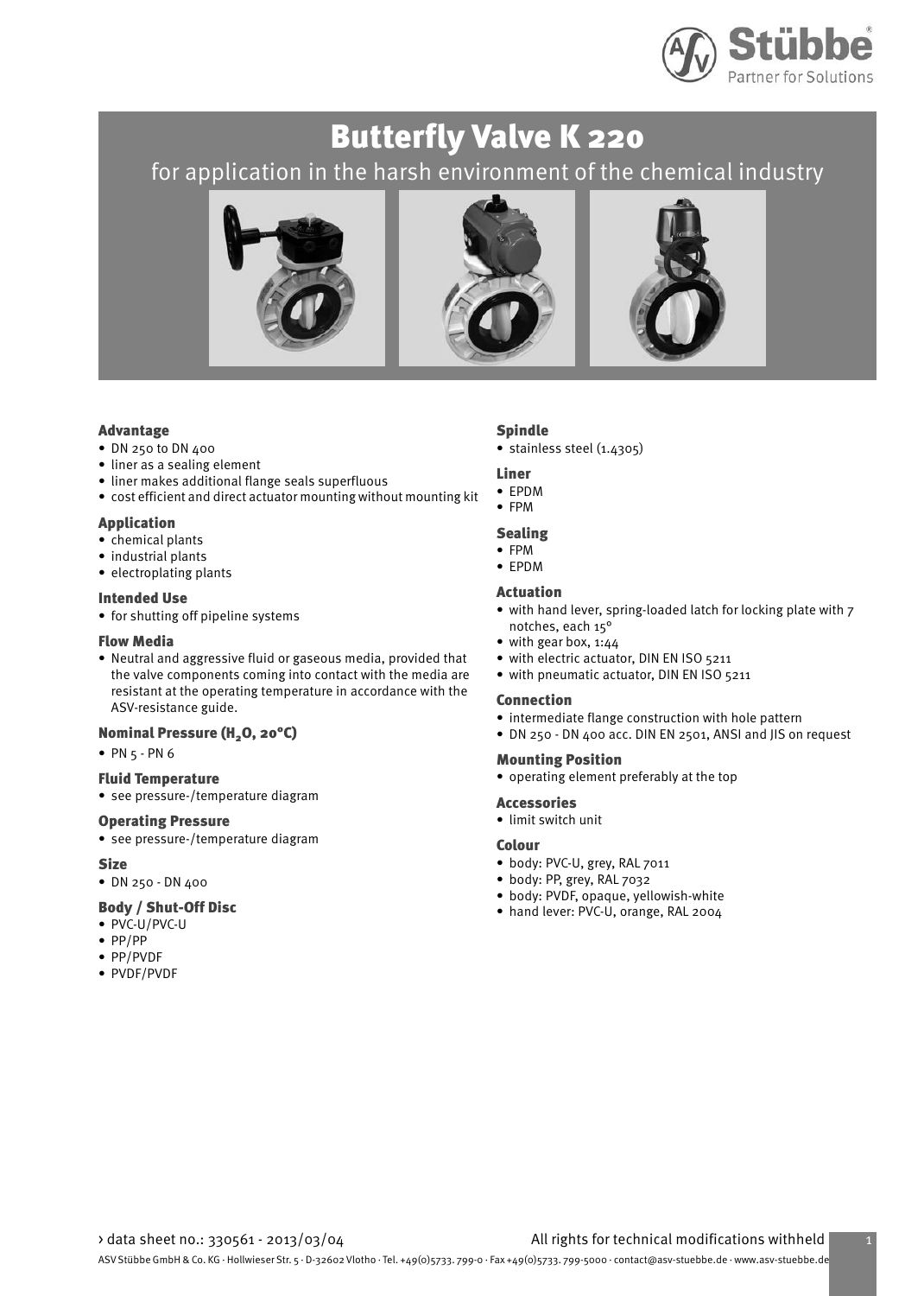

## Butterfly Valve K 220



### Pressure/temperature diagram

 $P =$  operating pressure

 $T = temperature$ 

The pressure/temperature limits are applicable for the stated nominal pressures and a computed operating life factor of 25 years. These are standard values for harmless media (DIN 2403), to which the valve material is resistant.

For other media please refer to the ASV resistance guide.

The durability of wear parts depends on the operating conditions of the application.

For temperatures below 0°C (PP < +10°C) please specify the precise operating conditions of the application.

The rated pressure depends on the valve size and material. For the corresponding rated pressure value of the valve, please refer to the »Order table«.

### Pressure loss curve (standard values for H<sub>2</sub>O, 20°C)



*∆*P = pressure loss  $Q = flow$ 

### pressure loss and k, value

The diagram shows the pressure loss ∆P in relation to the flow Q. Conversion aid:

 $c_v = k_v \times 0.07$ ;  $f_v = k_v \times 0.0585$ 

Units:

k<sub>v</sub> [l/min]; c<sub>v</sub> [gal/min] US; f<sub>v</sub> [gal/min] GB

#### Flow characteristic



VO = valve opening

FR =  $K_{\mathsf{v}}$ value

#### Torque (Nm)

| $d$ (mm)    | 280 | 315 | 355 | 400 |
|-------------|-----|-----|-----|-----|
| PVC-U       | 392 | 588 | 850 | 981 |
| <b>PP</b>   | 392 | 588 | 850 | 981 |
| <b>PVDF</b> | 392 | 588 | 850 | 981 |
|             |     |     |     |     |

The specified torques are standard values. They were determined at the specified nominal pressures with H 2O, 20°C. These values

can be higher or lower, depending on the operating pressure.

### All rights for technical modifications withheld  $\longrightarrow$  data sheet no.: 330561 - 2013/03/04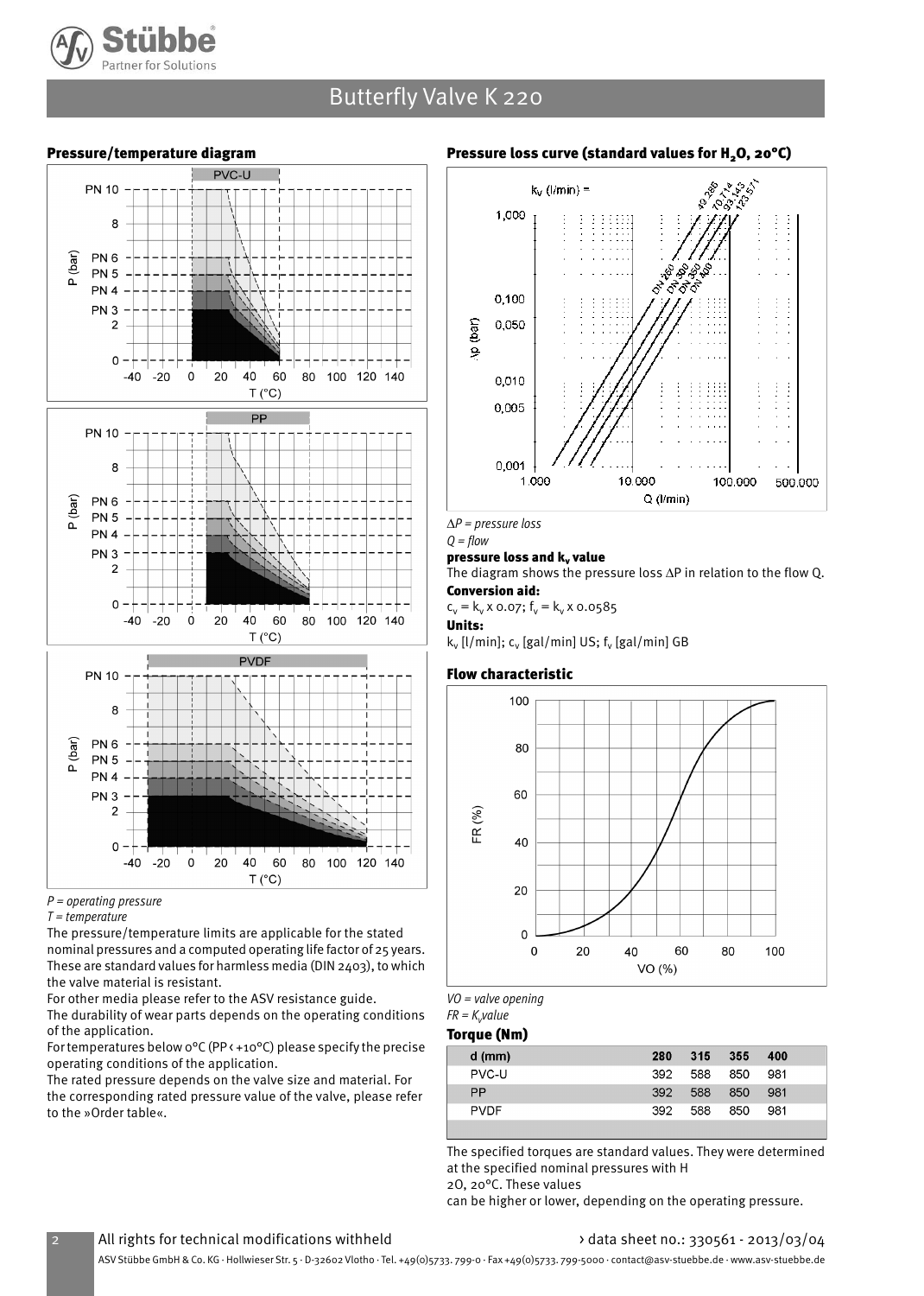

## Butterfly Valve K 220

### Bevel dimension for welding stubs



#### Installation advice

| d (mm)       | 280   | 315   | 355   | 400   |  |
|--------------|-------|-------|-------|-------|--|
| q (mm)xß (°) | 20x30 | 35x30 | 55x30 | 50x30 |  |
|              |       |       |       |       |  |

Machine a bevel to welding necks according to the table, prior to installing the butterfly valve in the pipe.

Otherwise damage to the shut-off disc could occur and leaks would result.

\* on request

#### Maximum permissible flange tightening torque (Nm)

| .<br>$d$ (mm) | 280 | 315 | 355 | 400 |  |
|---------------|-----|-----|-----|-----|--|
| Md (Nm)       | 65  | 65  | 80  | 85  |  |
|               |     |     |     |     |  |

#### Operating note

Safe operation of the valve can only be ensured if it is properly installed, operated, serviced or repaired by qualified personnel according to its intended use while observing the accident prevention regulations, safety regulations, relevant standards, directives/technical regulations or codes of practice such as e.g. DIN, DIN EN, DIN ISO and DVS\*. \*DVS = German Welding Society The intended use includes adhering to specified limit values for pressure and temperature, as well as checking the resistance. This requires all components coming into contact with the medium to be "resistant" in accordance with the ASV resistance guide.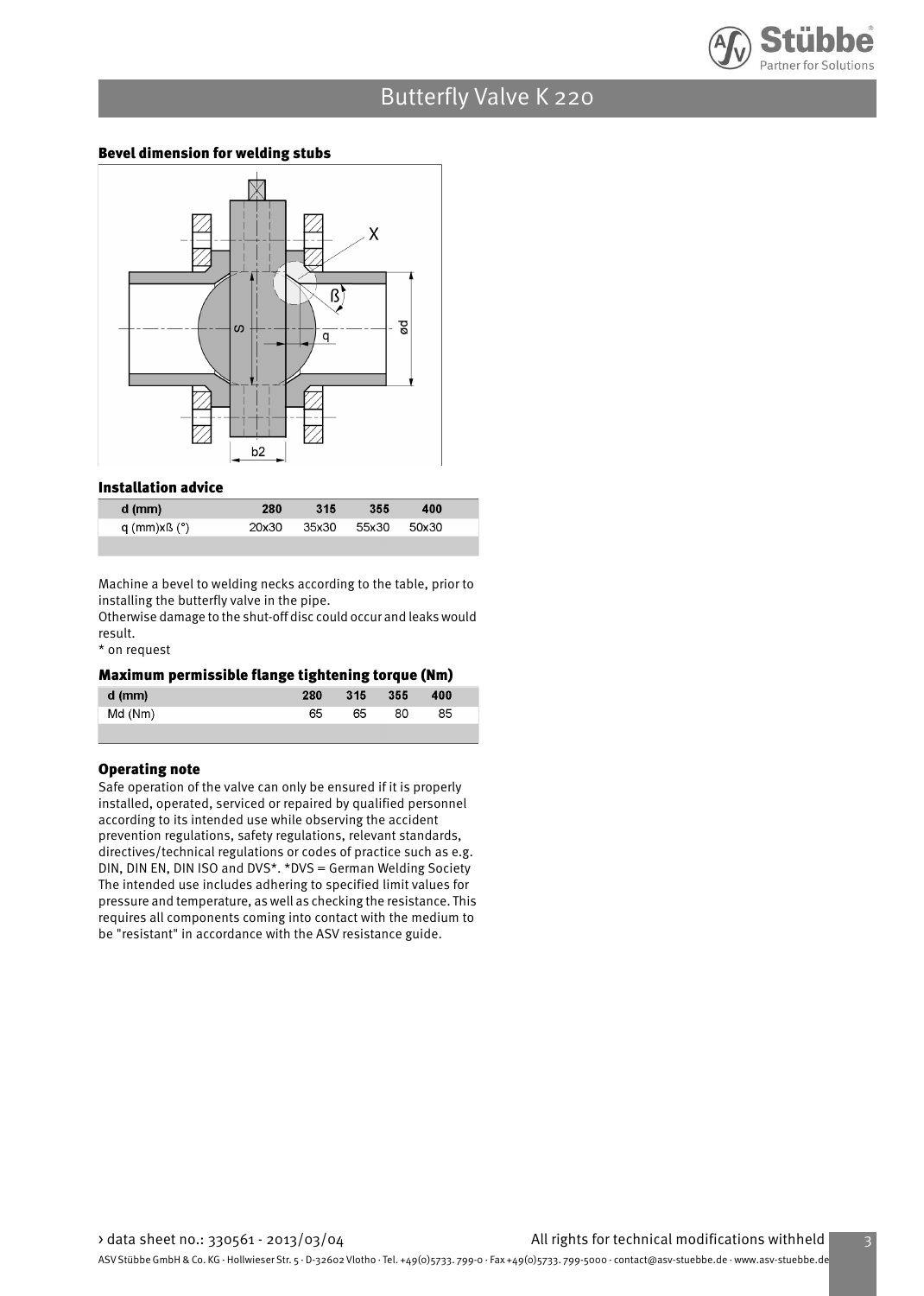

# Butterfly Valve K 220, gear box [d280 - d400]



| body PVC-U                | disc PVC-U                |           |          |          |          |                |
|---------------------------|---------------------------|-----------|----------|----------|----------|----------------|
|                           |                           |           |          |          |          |                |
| size                      | $\mathsf{d}(\mathsf{mm})$ |           | 280      | 315      | 355      | 400            |
| pressure range            | DN(mm)                    |           | 250      | 300      | 350      | 400            |
|                           | DN(inch)                  |           | 10       | 12       | 14       | 16             |
|                           | PN(bar)                   |           | 6        | 6        | 6        | 5 <sup>1</sup> |
| Connection                | sealing                   | ident No. |          |          |          |                |
| PVC-U                     | <b>EPDM</b>               |           | 138729   | 138730   | 138731   | 138732         |
| wafer type flange DIN FPM |                           |           | 138743   | 138744   | 138745   | 138746         |
| EN 1092                   | weight                    |           | 16.40 kg | 24.20 kg | 35.40 kg | 62.30 kg       |

| <b>body PP</b>            | disc PP     |           |          |          |          |          |
|---------------------------|-------------|-----------|----------|----------|----------|----------|
|                           |             |           |          |          |          |          |
| size                      | d(mm)       |           | 280      | 315      | 355      | 400      |
| pressure range            | DN(mm)      |           | 250      | 300      | 350      | 400      |
|                           | DN(inch)    |           | 10       | 12       | 14       | 16       |
|                           | PN(bar)     |           | 6        | 6        | 6        | 5        |
| Connection                | sealing     | ident No. |          |          |          |          |
| <b>PP</b>                 | <b>EPDM</b> |           | 138757   | 138758   | 138759   | 138760   |
| wafer type flange DIN FPM |             |           | 138771   | 138772   | 138773   | 138774   |
| EN 1092                   | weight      |           | 13.40 kg | 19.50 kg | 29.80 kg | 51.60 kg |

| <b>body PP</b>            | disc PVDF                 |           |          |          |          |                |
|---------------------------|---------------------------|-----------|----------|----------|----------|----------------|
|                           |                           |           |          |          |          |                |
| size                      | $\mathsf{d}(m\mathsf{m})$ |           | 280      | 315      | 355      | 400            |
| pressure range            | DN(mm)                    |           | 250      | 300      | 350      | 400            |
|                           | DN(inch)                  |           | 10       | 12       | 14       | 16             |
|                           | PN(bar)                   |           | 6        | 6        | 6        | 5 <sup>1</sup> |
| Connection                | sealing                   | ident No. |          |          |          |                |
| <b>PP</b>                 | <b>EPDM</b>               |           | 138785   | 138786   | 138787   | 138788         |
| wafer type flange DIN FPM |                           |           | 138799   | 138800   | 138801   | 138802         |
| EN 1092                   | weight                    |           | 15.00 kg | 22.20 kg | 54.90 kg | 57.20 kg       |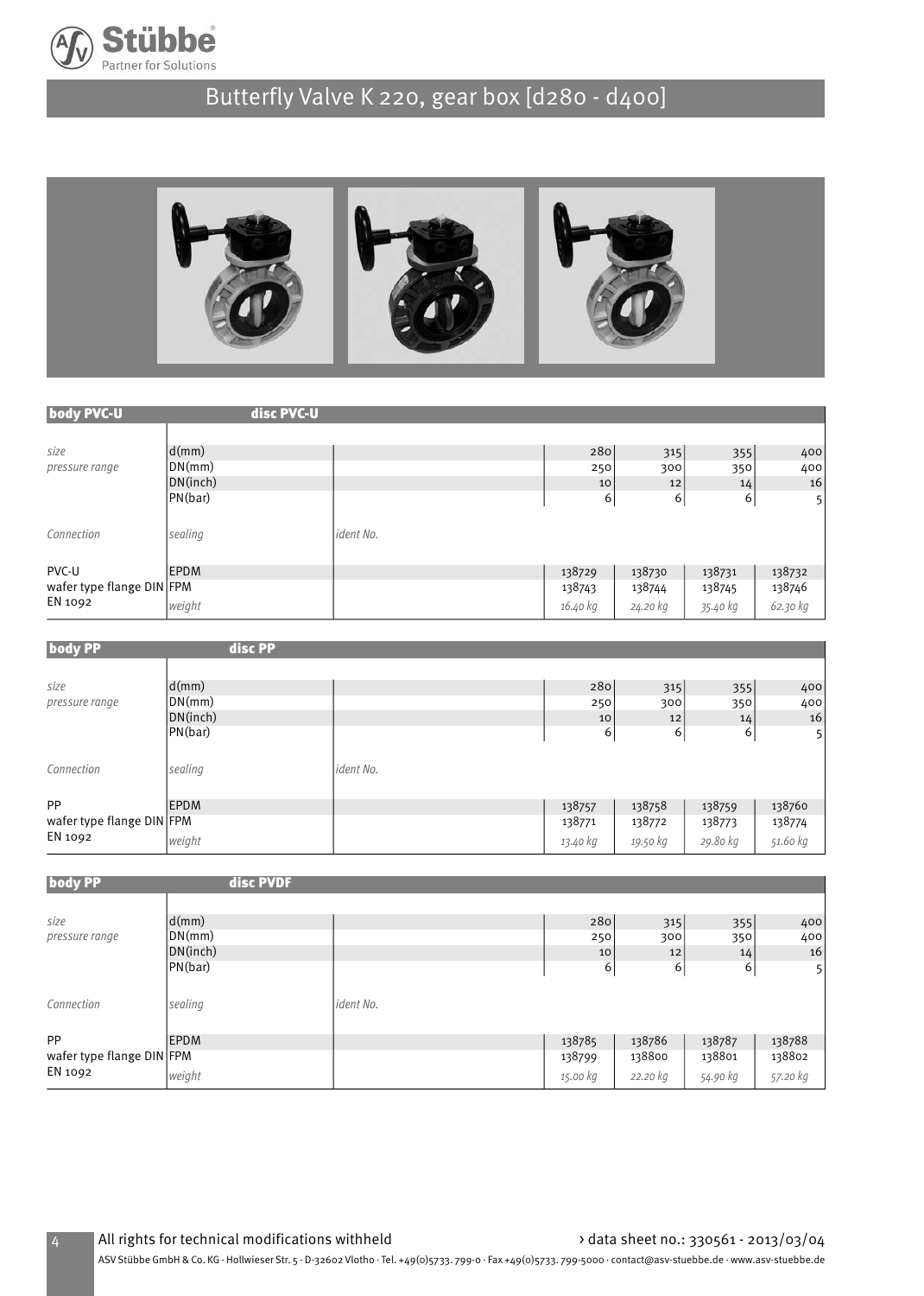

# Butterfly Valve K 220, gear box [d280 - d400]



| <b>body PVDF</b>          | disc PVDF   |           |          |          |          |                |
|---------------------------|-------------|-----------|----------|----------|----------|----------------|
|                           |             |           |          |          |          |                |
| size                      | d(mm)       |           | 280      | 315      | 355      | 400            |
| pressure range            | DN(mm)      |           | 250      | 300      | 350      | 400            |
|                           | DN(inch)    |           | 10       | 12       | 14       | 16             |
|                           | PN(bar)     |           | 6        | 6        | 6        | 5 <sup>1</sup> |
|                           |             |           |          |          |          |                |
| Connection                | sealing     | ident No. |          |          |          |                |
|                           |             |           |          |          |          |                |
| <b>PVDF</b>               | <b>EPDM</b> |           | 138813   | 138814   | 138815   | 138816         |
| wafer type flange DIN FPM |             |           | 138827   | 138828   | 138829   | 138830         |
| EN 1092                   | weight      |           | 18.90 kg | 27.80 kg | 40.70 kg | 71.70 kg       |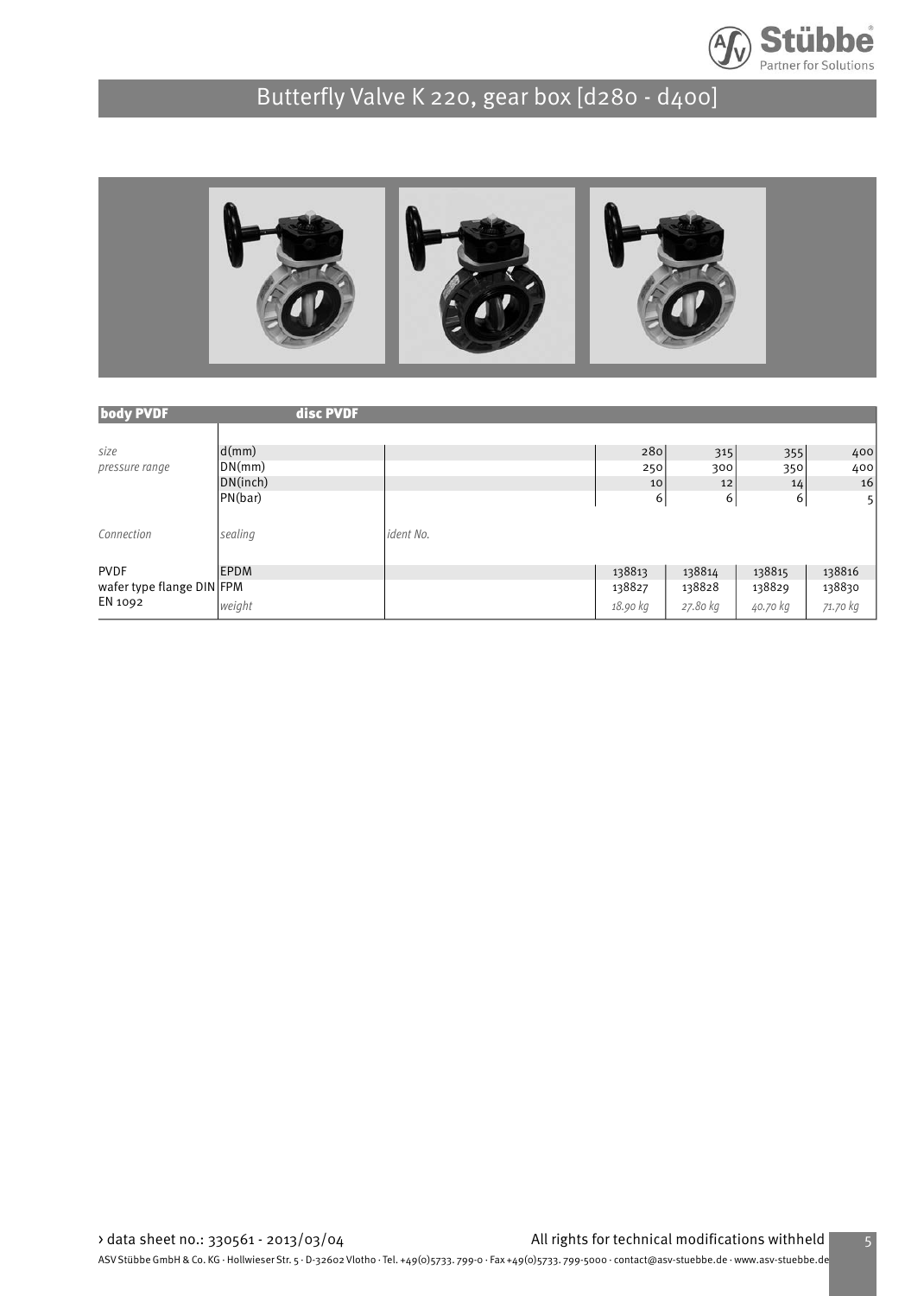

# Butterfly Valve K 220, gear box [d280 - d400]



### dimensions

| d(mm)          |                | 280   | 315   | 355   | 400   |
|----------------|----------------|-------|-------|-------|-------|
| DN(mm)         |                | 250   | 300   | 350   | 400   |
| DN(inch)       |                | 10    | 12    | 14    | 16    |
|                |                |       |       |       |       |
| dimensions(mm) |                |       |       |       |       |
|                | b <sub>1</sub> | 104   | 127   | 119.5 | 160   |
|                | b2             | 109   | 131.5 | 127   | 166   |
|                | h <sub>3</sub> | 73    | 73    | 86    | 86    |
|                | ØxZ            | 23/12 | 23/12 | 23/16 | 27/14 |
|                | MxZ            |       |       |       | M24/2 |
| PP             | D              | 406   | 488   | 526   | 588   |
| PVC-U          | D              | 411   | 490   | 530   | 596   |
| <b>PVDF</b>    | D              | 402   | 480   | 518   | 583   |
|                | D <sub>2</sub> | 200   | 200   | 300   | 300   |
| PP             | h1             | 238   | 297   | 297   | 342   |
| PVC-U          | h <sub>1</sub> | 239.5 | 298   | 300   | 345   |
| <b>PVDF</b>    | h1             | 233   | 291   | 293   | 340   |
| PP             | H <sub>2</sub> | 270   | 329   | 334.7 | 379.7 |
| PVC-U          | H <sub>2</sub> | 271.5 | 330   | 337.7 | 382.7 |
| <b>PVDF</b>    | H <sub>2</sub> | 265   | 323   | 330.7 | 377.7 |
|                | К              | 350   | 400   | 460   | 515   |
|                | L <sub>1</sub> | 177   | 177   | 217   | 217   |
|                | L <sub>2</sub> | 52    | 52    | 67    | 67    |
|                | L3             | 100   | 100   | 150   | 150   |
|                | S              | 247.5 | 302.5 | 348   | 386.5 |
|                | $\mathsf t$    |       |       |       | 25    |

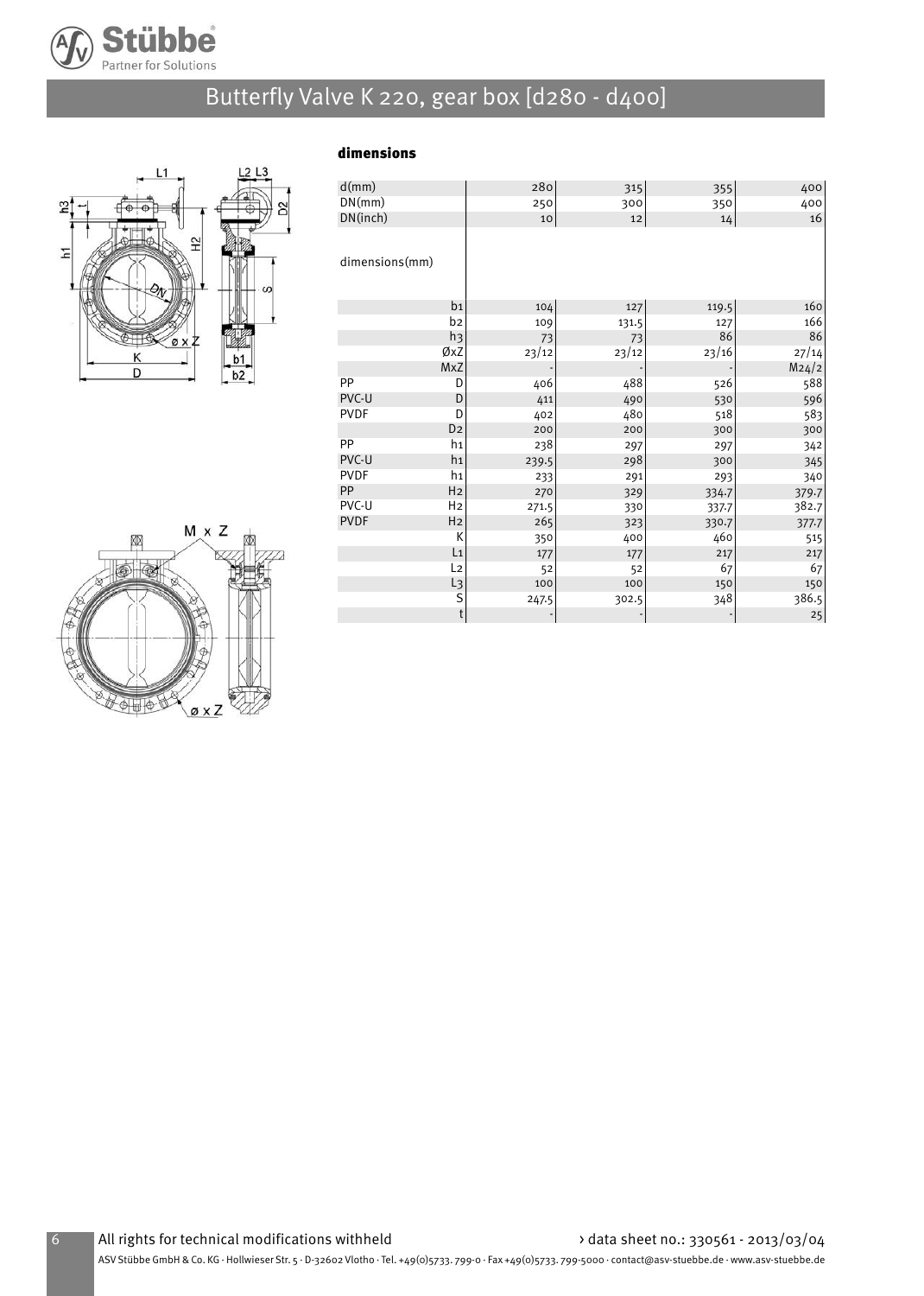



#### Voltage

• please refer to the technical data

**Screws** 

• stainless steel (1.4301)

| <b>Actuator variant 230 V</b> |             | body PVC-U | disc PVC-U |                         |            |                |
|-------------------------------|-------------|------------|------------|-------------------------|------------|----------------|
|                               |             |            |            |                         |            |                |
| size                          | d(mm)       |            | 280        | 315                     | 355        | 400            |
| pressure range                | DN(mm)      |            | 250        | 300                     | 350        | 400            |
|                               | DN(inch)    |            | 10         | 12                      | 14         | 16             |
|                               | PN(bar)     |            | 6          | 6                       | 6          | 5 <sub>l</sub> |
|                               |             |            |            |                         |            |                |
| Connection                    | sealing     | ident No.  |            |                         |            |                |
|                               |             |            |            |                         |            |                |
| PVC-U                         | <b>EPDM</b> |            |            | 1387299230   1387309230 | 1387319230 | 1387329230     |
| wafer type flange DIN FPM     |             |            | 1387439230 | 1387449230              | 1387459230 | 1387469230     |
| EN 1092                       | weight      |            | 30.70 kg   | 38.50 kg                | 46.00 kg   | 65.50 kg       |

| <b>Actuator variant 230 V</b> |             | body PP   | disc PP    |            |                       |                       |
|-------------------------------|-------------|-----------|------------|------------|-----------------------|-----------------------|
|                               |             |           |            |            |                       |                       |
| size                          | d(mm)       |           | 280        | 315        | 355                   | 400                   |
| pressure range                | DN(mm)      |           | 250        | 300        | 350                   | 400                   |
|                               | DN(inch)    |           | 10         | 12         | 14                    | 16                    |
|                               | PN(bar)     |           | 6          | 6          | 6                     | 5                     |
|                               |             |           |            |            |                       |                       |
| Connection                    | sealing     | ident No. |            |            |                       |                       |
|                               |             |           |            |            |                       |                       |
| <b>PP</b>                     | <b>EPDM</b> |           | 1387579230 | 1387589230 |                       | 1387599230 1387609230 |
| wafer type flange DIN FPM     |             |           | 1387719230 | 1387729230 | 1387739230 1387749230 |                       |
| EN 1092                       | weight      |           | 27.70 kg   | 33.80 kg   | 40.60 kg              | 54.90 kg              |

| <b>Actuator variant 230 V</b> |             | body PP   | disc PVDF |          |          |                                                   |
|-------------------------------|-------------|-----------|-----------|----------|----------|---------------------------------------------------|
|                               |             |           |           |          |          |                                                   |
| size                          | d(mm)       |           | 280       | 315      | 355      | 400                                               |
| pressure range                | DN(mm)      |           | 250       | 300      | 350      | 400                                               |
|                               | DN(inch)    |           | 10        | 12       | 14       | 16                                                |
|                               | PN(bar)     |           | 6         | 6        | 6        | 51                                                |
|                               |             |           |           |          |          |                                                   |
| Connection                    | sealing     | ident No. |           |          |          |                                                   |
|                               |             |           |           |          |          |                                                   |
| <b>PP</b>                     | <b>EPDM</b> |           |           |          |          | 1387859230   1387869230   1387879230   1387889230 |
| wafer type flange DIN FPM     |             |           |           |          |          | 1387999230   1388009230   1388019230   1388029230 |
| EN 1092                       | weight      |           | 29.30 kg  | 36.50 kg | 65.50 kg | 60.40 kg                                          |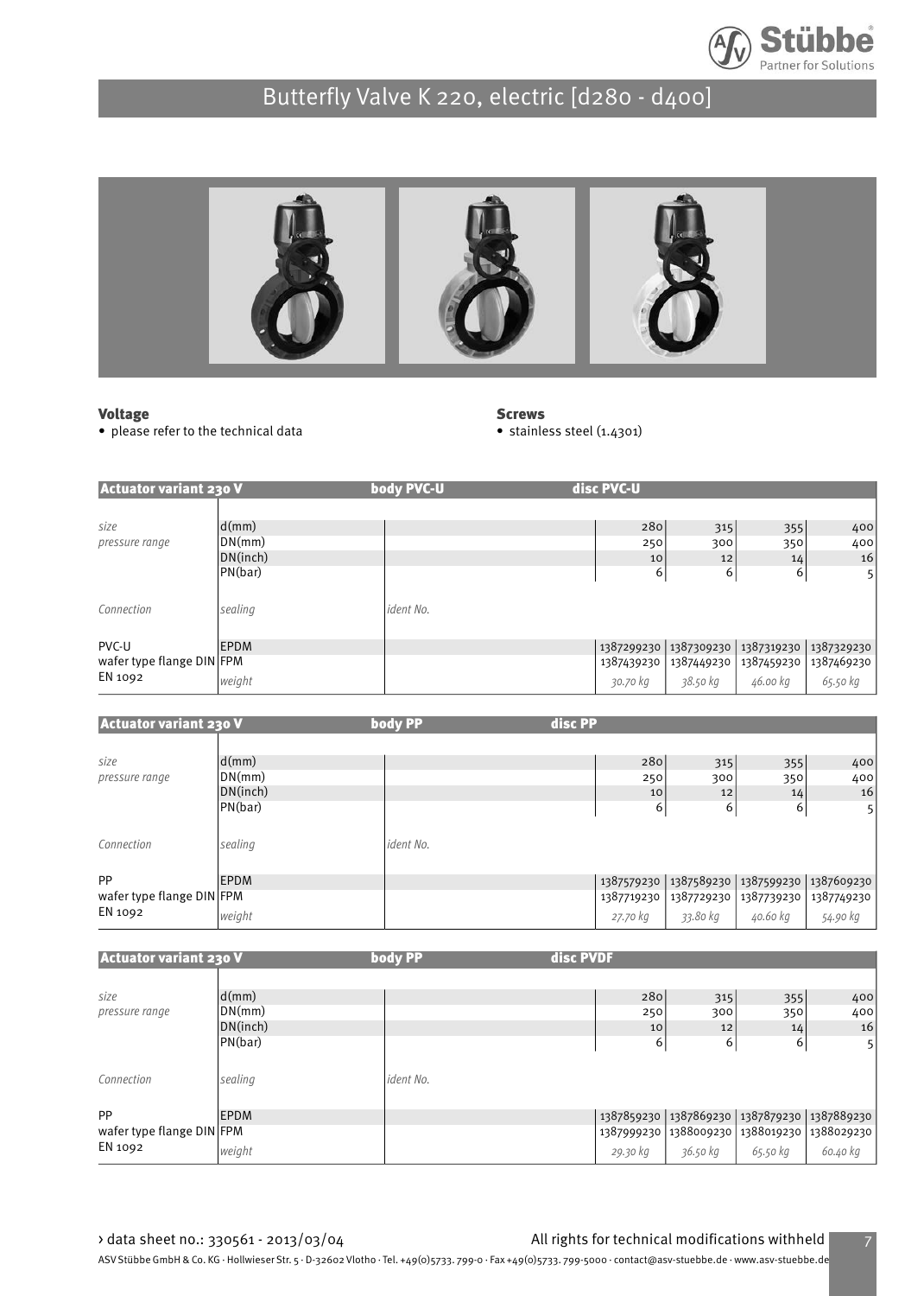



| <b>Actuator variant 230 V</b> |             | body PVDF | disc PVDF |                                                   |          |                |
|-------------------------------|-------------|-----------|-----------|---------------------------------------------------|----------|----------------|
|                               |             |           |           |                                                   |          |                |
| size                          | d(mm)       |           | 280       | 315                                               | 355      | 400            |
| pressure range                | DN(mm)      |           | 250       | 300                                               | 350      | 400            |
|                               | DN(inch)    |           | 10        | 12                                                | 14       | 16             |
|                               | PN(bar)     |           | 6         | 6                                                 | 6        | 5 <sup>1</sup> |
|                               |             |           |           |                                                   |          |                |
| Connection                    | sealing     | ident No. |           |                                                   |          |                |
|                               |             |           |           |                                                   |          |                |
| <b>PVDF</b>                   | <b>EPDM</b> |           |           | 1388139230   1388149230   1388159230   1388169230 |          |                |
| wafer type flange DIN FPM     |             |           |           | 1388279230 1388289230 1388299230 1388309230       |          |                |
| EN 1092                       | weight      |           | 41.00 kg  | 51.10 kg                                          | 91.70 kg | 84.60 kg       |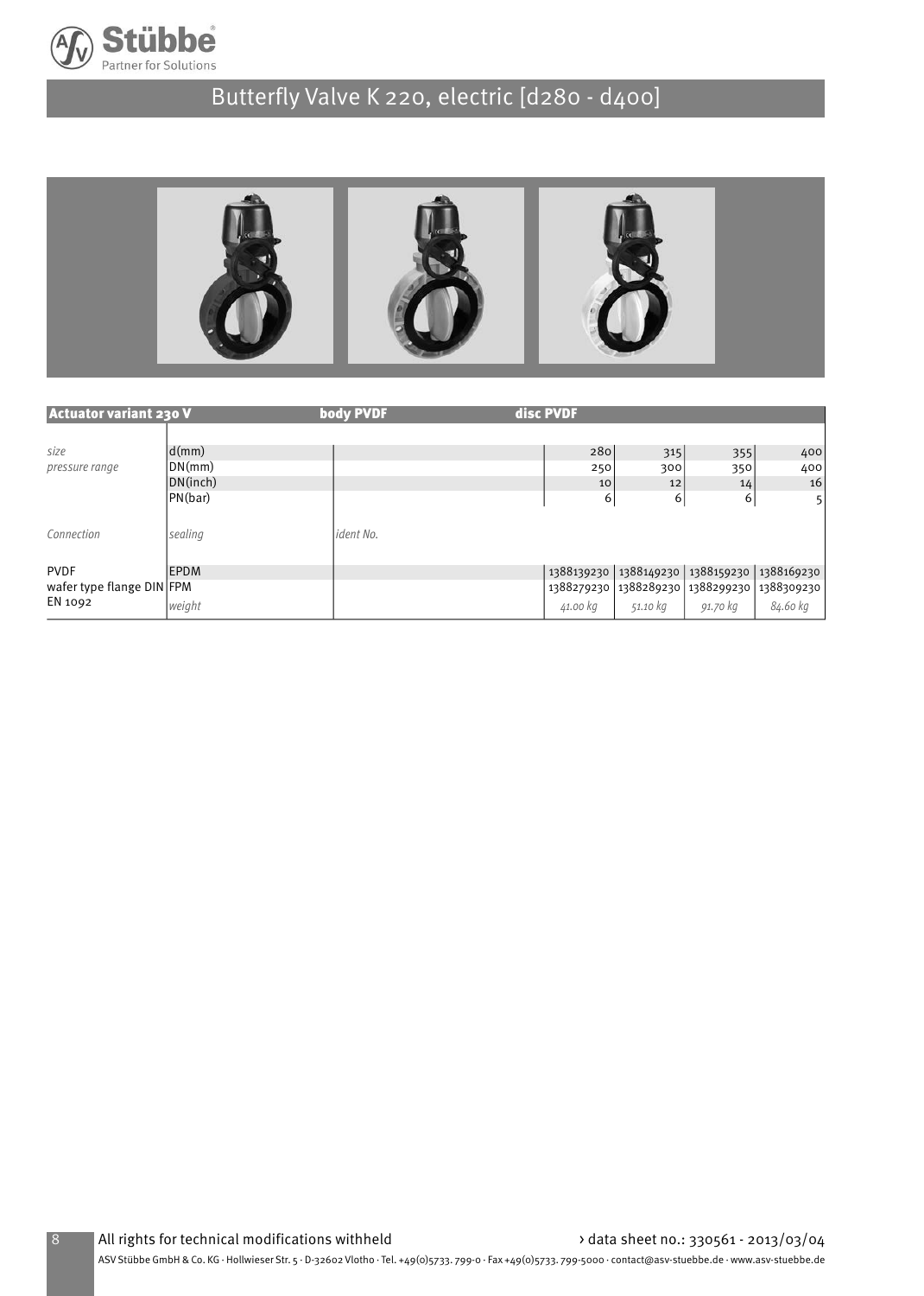



| dimensions |
|------------|
|------------|

| d(mm)          |                | 280   | 315   | 355    | 400           |
|----------------|----------------|-------|-------|--------|---------------|
| DN(mm)         |                | 250   | 300   | 350    | 400           |
| DN(inch)       |                | 10    | 12    | 14     | 16            |
| actuator type  |                | VT600 | VT600 | VT1000 | <b>VT1000</b> |
|                |                |       |       |        |               |
| dimensions(mm) |                |       |       |        |               |
|                |                |       |       |        |               |
|                |                |       |       |        |               |
|                | b <sub>1</sub> | 104   | 127   | 119.5  | 160           |
|                | b2             | 109   | 131.5 | 127    | 166           |
|                | ØxZ            | 23/12 | 23/12 | 23/16  | 27/14         |
|                | MxZ            |       |       |        | M24/2         |
| PP             | D              | 406   | 488   | 526    | 588           |
| PVC-U          | D              | 411   | 490   | 530    | 596           |
| <b>PVDF</b>    | D              | 402   | 480   | 518    | 583           |
| PP             | h1             | 238   | 297   | 297    | 342           |
| PVC-U          | h <sub>1</sub> | 239.5 | 298   | 300    | 345           |
| <b>PVDF</b>    | h1             | 233   | 291   | 293    | 340           |
|                | Η              | 349   | 349   | 349    | 349           |
|                | K              | 350   | 400   | 460    | 515           |
|                | ${\sf N}$      | 102   | 102   | 102    | 102           |
|                | N <sub>1</sub> | 140   | 140   | 140    | 140           |
|                | $\Omega$       | 228   | 228   | 228    | 228           |
|                | 01             | 240   | 240   | 240    | 240           |
|                | S              | 247.5 | 302.5 | 348    | 386.5         |
|                | t              |       |       |        | 25            |

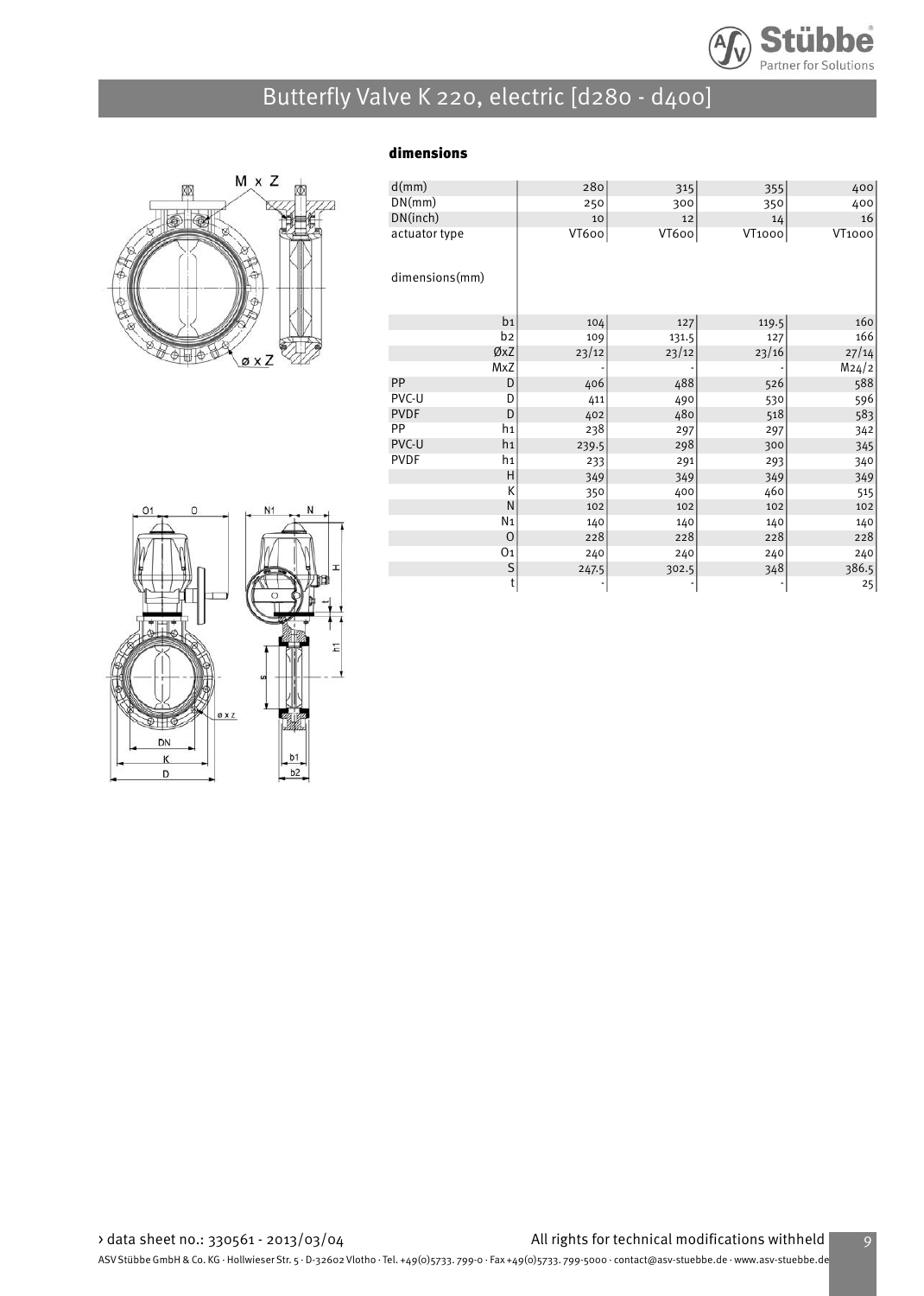

### Technical data

VT-Line

#### Option (to be ordered additionally if required)

2 additional limit switches; long hand lever; fail-safe rechargeable battery pack (internal/external); positioner; Feedback: potentiometer; feedback: 4 ... 20mA; positioner: 4 ... 20mA / 0 ... 10V; AS Interface connection; ATEX version; Duty cycle: 80%

| actuator type                 | VT600   | <b>VT1000</b> |  |
|-------------------------------|---------|---------------|--|
| Torque                        | 600     | 1000          |  |
| <i><b>Voltage</b></i>         | 230 VAC | 230 VAC       |  |
| Manipulating time(s)          | 38      | 38            |  |
| Power consumption(W)          | 250     | 250           |  |
| Setting angle( <sup>o</sup> ) | 90      | 90            |  |
| Weight(kg)                    | 17.1    | 17.1          |  |
| Duty cycle(%)                 | 50      | 50            |  |
| Type of protection            | IP 67   | IP 67         |  |
| Temperature(°C)               | $-2070$ | $-2070$       |  |

### Recommended wiring

VT-Line



 $NO<sub>1</sub>$  = limit switch 1 open NO2 = limit switch 2 open  $NC_1$  = limit switch 1 closed NC2 = limit switch 2 closed »a« = open

»b« = closed

#### manual emergency control

VT-Line



Prior to manual commissioning ensure that the electricity supply is interrupted. It is not necessary to disengage the coupling; it is sufficient to turn the handwheel.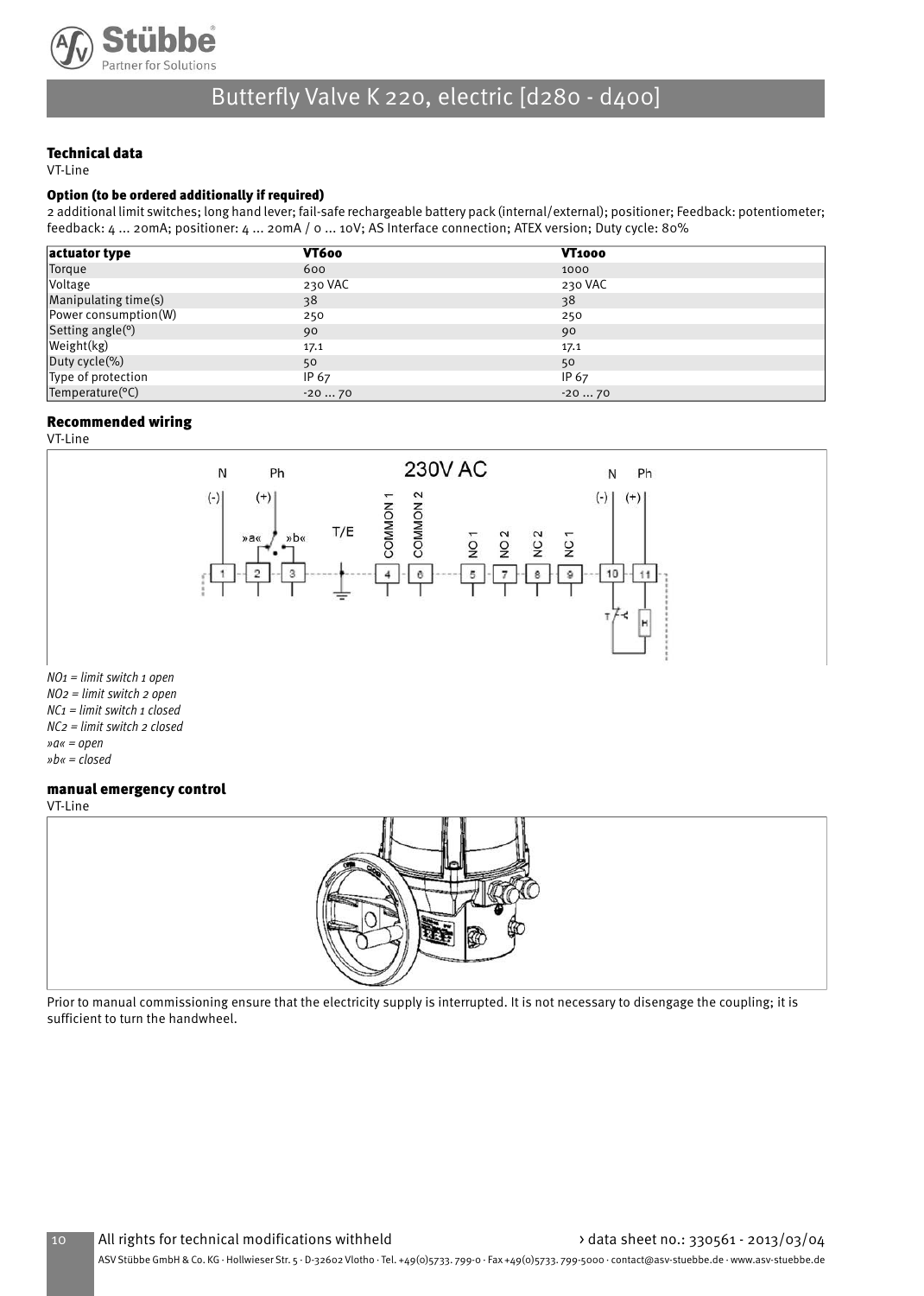



**Screws** 

• stainless steel (1.4301)

#### Control Pressure

• 6 bar

#### Control Function

- NC (normally closed)
- NO (normally open)
- DA (double acting)

| <b>Actuator variant NC</b>           |             | body PVC-U | disc PVC-U |                                             |          |                |
|--------------------------------------|-------------|------------|------------|---------------------------------------------|----------|----------------|
|                                      |             |            |            |                                             |          |                |
| size                                 | d(mm)       |            | 280        | 315                                         | 355      | 400            |
| pressure range                       | DN(mm)      |            | 250        | 300                                         | 350      | 400            |
|                                      | DN(inch)    |            | 10         | 12                                          | 14       | 16             |
|                                      | PN(bar)     |            | 6          | 6                                           | 6        | 5 <sup>1</sup> |
| Connection                           | sealing     | ident No.  |            |                                             |          |                |
| PVC-U                                | <b>EPDM</b> |            |            | 1387299660 1387309660 1387319660 1387329660 |          |                |
| wafer type flange DIN FPM<br>EN 1092 |             |            |            | 1387439660 1387449660 1387459660 1387469660 |          |                |
|                                      | weight      |            | 50.00 kg   | 79.80 kg                                    | 87.30 kg | 106.80 kg      |

| <b>Actuator variant NO</b>           |             | body PVC-U | disc PVC-U |                       |            |                |
|--------------------------------------|-------------|------------|------------|-----------------------|------------|----------------|
|                                      |             |            |            |                       |            |                |
| size                                 | d(mm)       |            | 280        | 315                   | 355        | 400            |
| pressure range                       | DN(mm)      |            | 250        | 300                   | 350        | 400            |
|                                      | DN(inch)    |            | 10         | 12                    | 14         | 16             |
|                                      | PN(bar)     |            | 6          | 6                     | 6          | 5 <sup>1</sup> |
|                                      |             |            |            |                       |            |                |
| Connection                           | sealing     | ident No.  |            |                       |            |                |
|                                      |             |            |            |                       |            |                |
| PVC-U                                | <b>EPDM</b> |            |            | 1387299670 1387309670 | 1387319670 | 1387329670     |
| wafer type flange DIN FPM<br>EN 1092 |             |            | 1387439670 | 1387449670            | 1387459670 | 1387469670     |
|                                      | weight      |            | 50.00 kg   | 79.80 kg              | 87.30 kg   | 106.80 kg      |

| <b>Actuator variant DA</b> |             | body PVC-U | disc PVC-U                                  |          |          |                                             |
|----------------------------|-------------|------------|---------------------------------------------|----------|----------|---------------------------------------------|
|                            |             |            |                                             |          |          |                                             |
| size                       | d(mm)       |            | 280                                         | 315      | 355      | 400                                         |
| pressure range             | DN(mm)      |            | 250                                         | 300      | 350      | 400                                         |
|                            | DN(inch)    |            | 10                                          | 12       | 14       | 16                                          |
|                            | PN(bar)     |            | 6                                           | 6        | 6        | 5                                           |
| Connection                 | sealing     | ident No.  |                                             |          |          |                                             |
| PVC-U                      | <b>EPDM</b> |            | 1387299680 1387309680 1387319680 1387329680 |          |          |                                             |
| wafer type flange DIN FPM  |             |            |                                             |          |          | 1387439680 1387449680 1387459680 1387469680 |
| EN 1092                    | weight      |            | 22.70 kg                                    | 40.80 kg | 48.30 kg | 67.80 kg                                    |

### > data sheet no.: 330561 - 2013/03/04 <br>All rights for technical modifications withheld 11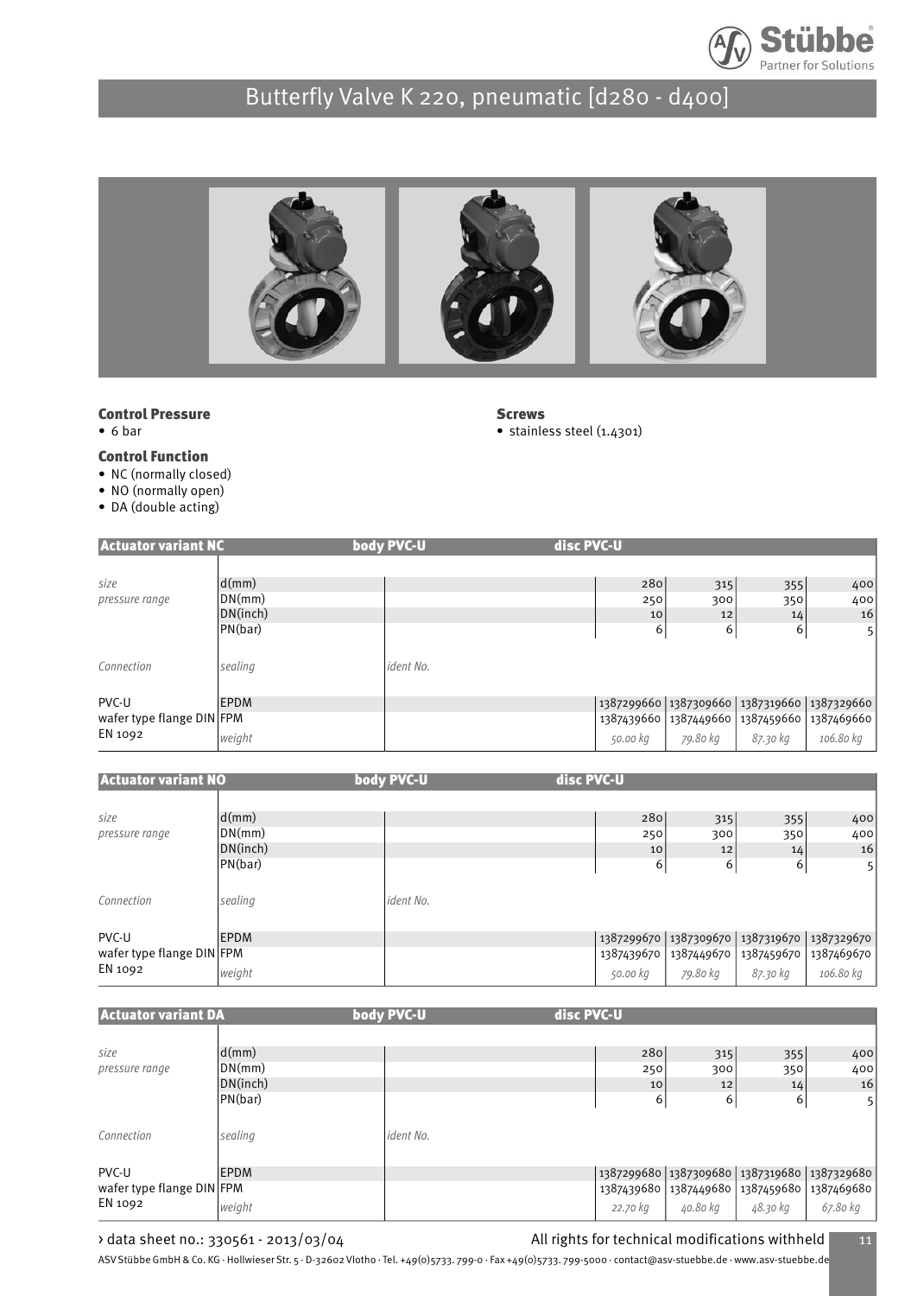



| <b>Actuator variant NC</b>           | body PP     |           | disc PP |          |          |                |                                                   |
|--------------------------------------|-------------|-----------|---------|----------|----------|----------------|---------------------------------------------------|
|                                      |             |           |         |          |          |                |                                                   |
| size                                 | d(mm)       |           |         | 280      | 315      | 355            | 400                                               |
| pressure range                       | DN(mm)      |           |         | 250      | 300      | 350            | 400                                               |
|                                      | DN(inch)    |           |         | 10       | 12       | 14             | 16                                                |
|                                      | PN(bar)     |           |         | 6        | 6        | 6 <sup>1</sup> | 5 <sup>1</sup>                                    |
| Connection                           | sealing     | ident No. |         |          |          |                |                                                   |
| PP                                   | <b>EPDM</b> |           |         |          |          |                | 1387579660 1387589660 1387599660 1387609660       |
| wafer type flange DIN FPM<br>EN 1092 |             |           |         |          |          |                | 1387719660   1387729660   1387739660   1387749660 |
|                                      | weight      |           |         | 47.00 kg | 75.10 kg | 81.70 kg       | 96.10 kg                                          |

| <b>Actuator variant NO</b>                 | body PP                                         |           | disc PP |                  |                                                      |                                                |                  |
|--------------------------------------------|-------------------------------------------------|-----------|---------|------------------|------------------------------------------------------|------------------------------------------------|------------------|
| size<br>pressure range                     | $\mathsf{d}(m\mathsf{m})$<br>DN(mm)<br>DN(inch) |           |         | 280<br>250<br>10 | 315<br>300<br>12                                     | 355<br>350<br>14                               | 400<br>400<br>16 |
| Connection                                 | PN(bar)<br>sealing                              | ident No. |         | 6                | 6                                                    | 6                                              | 5                |
| PP<br>wafer type flange DIN FPM<br>EN 1092 | <b>EPDM</b>                                     |           |         |                  | 1387579670   1387589670  <br>1387719670   1387729670 | 1387599670 1387609670<br>1387739670 1387749670 |                  |
|                                            | weight                                          |           |         | 47.00 kg         | 75.10 kg                                             | 81.70 kg                                       | 96.10 kg         |

| <b>Actuator variant DA</b>           | body PP                   |           | disc PP |          |          |          |                                                   |
|--------------------------------------|---------------------------|-----------|---------|----------|----------|----------|---------------------------------------------------|
|                                      |                           |           |         |          |          |          |                                                   |
| size                                 | $\mathsf{d}(m\mathsf{m})$ |           |         | 280      | 315      | 355      | 400                                               |
| pressure range                       | DN(mm)                    |           |         | 250      | 300      | 350      | 400                                               |
|                                      | DN(inch)                  |           |         | 10       | 12       | 14       | 16                                                |
|                                      | PN(bar)                   |           |         | 6        | 6        | 6        | 5 <sup>1</sup>                                    |
|                                      |                           |           |         |          |          |          |                                                   |
| Connection                           | sealing                   | ident No. |         |          |          |          |                                                   |
|                                      |                           |           |         |          |          |          |                                                   |
| PP                                   | <b>EPDM</b>               |           |         |          |          |          | 1387579680   1387589680   1387599680   1387609680 |
| wafer type flange DIN FPM<br>EN 1092 |                           |           |         |          |          |          | 1387719680   1387729680   1387739680   1387749680 |
|                                      | weight                    |           |         | 19.70 kg | 36.10 kg | 42.70 kg | 57.10 kg                                          |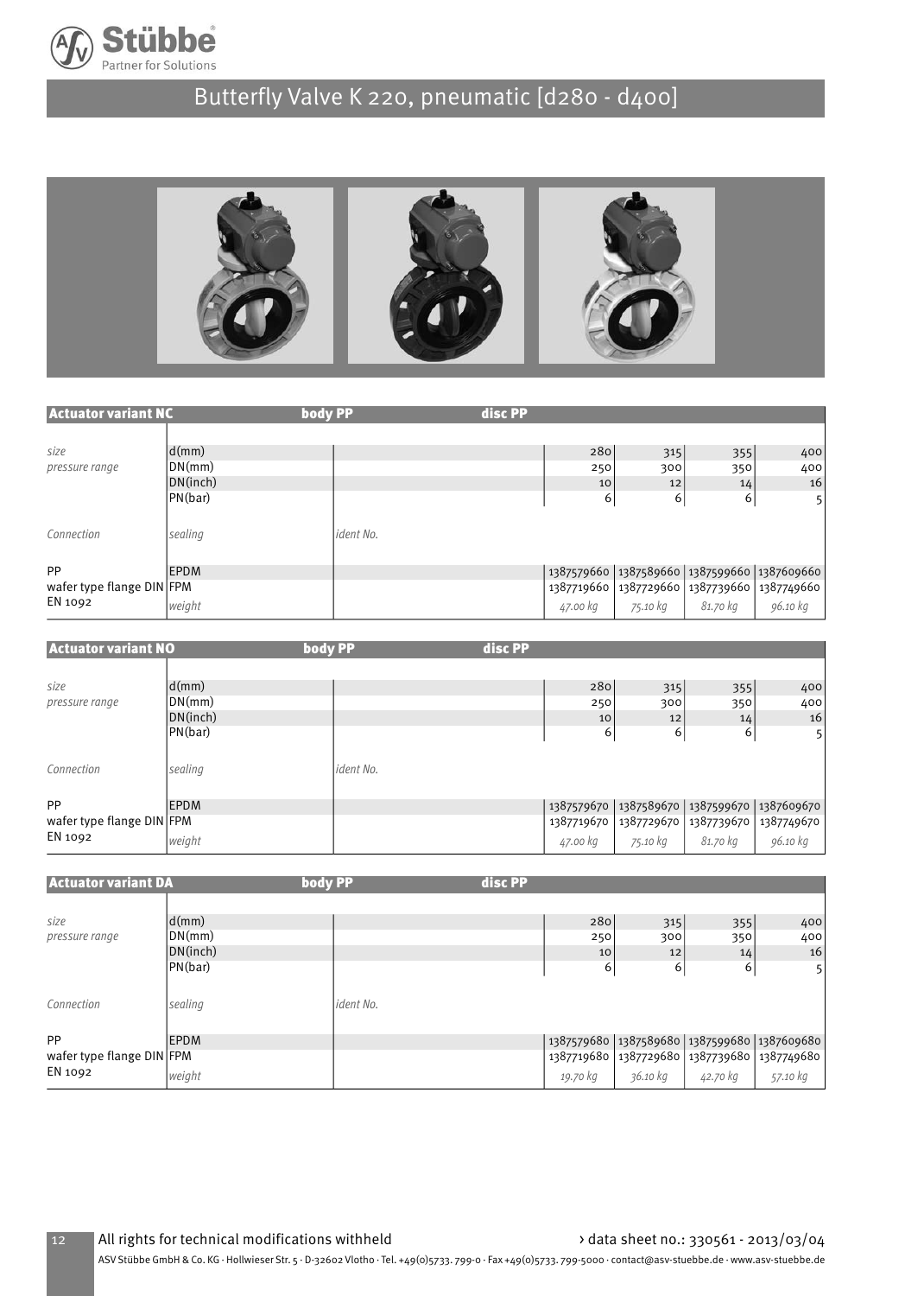



| <b>Actuator variant NC</b> | body PP     |           | disc PVDF |                                                   |           |           |
|----------------------------|-------------|-----------|-----------|---------------------------------------------------|-----------|-----------|
|                            |             |           |           |                                                   |           |           |
| size                       | d(mm)       |           | 280       | 315                                               | 355       | 400       |
| pressure range             | DN(mm)      |           | 250       | 300                                               | 350       | 400       |
|                            | DN(inch)    |           |           | 10<br>12                                          | 14        | 16        |
|                            | PN(bar)     |           |           | 6<br>6                                            | 6         | 5         |
| Connection                 | sealing     | ident No. |           |                                                   |           |           |
| <b>PP</b>                  | <b>EPDM</b> |           |           | 1387859660   1387869660   1387879660   1387889660 |           |           |
| wafer type flange DIN FPM  |             |           |           | 1387999660 1388009660 1388019660 1388029660       |           |           |
| EN 1092                    | weight      |           | 48.60 kg  | 77.80 kg                                          | 106.80 kg | 101.70 kg |

| <b>Actuator variant NO</b>           | body PP     |           | disc PVDF |                                                   |           |                |
|--------------------------------------|-------------|-----------|-----------|---------------------------------------------------|-----------|----------------|
|                                      |             |           |           |                                                   |           |                |
| size                                 | d(mm)       |           | 280       | 315                                               | 355       | 400            |
| pressure range                       | DN(mm)      |           | 250       | 300                                               | 350       | 400            |
|                                      | DN(inch)    |           | 10        | 12                                                | 14        | 16             |
|                                      | PN(bar)     |           | 6         | 6                                                 | 6         | 5 <sup>1</sup> |
| Connection                           | sealing     | ident No. |           |                                                   |           |                |
| PP                                   | <b>EPDM</b> |           |           | 1387859670   1387869670   1387879670   1387889670 |           |                |
| wafer type flange DIN FPM<br>EN 1092 |             |           |           | 1387999670   1388009670   1388019670   1388029670 |           |                |
|                                      | weight      |           | 48.60 kg  | 77.80 kg                                          | 106.80 kg | 101.70 kg      |

| <b>Actuator variant DA</b> | body PP     |           | disc PVDF |                                             |          |                |
|----------------------------|-------------|-----------|-----------|---------------------------------------------|----------|----------------|
|                            |             |           |           |                                             |          |                |
| size                       | d(mm)       |           |           | 280<br>315                                  | 355      | 400            |
| pressure range             | DN(mm)      |           |           | 300<br>250                                  | 350      | 400            |
|                            | DN(inch)    |           |           | 10<br>12                                    | 14       | 16             |
|                            | PN(bar)     |           |           | 6<br>6                                      | 6        | 5 <sup>1</sup> |
| Connection                 | sealing     | ident No. |           |                                             |          |                |
| PP                         | <b>EPDM</b> |           |           | 1387859680 1387869680 1387879680 1387889680 |          |                |
| wafer type flange DIN FPM  |             |           |           | 1387999680 1388009680 1388019680 1388029680 |          |                |
| EN 1092                    | weight      |           | 21.30 kg  | 38.80 kg                                    | 67.80 kg | 62.70 kg       |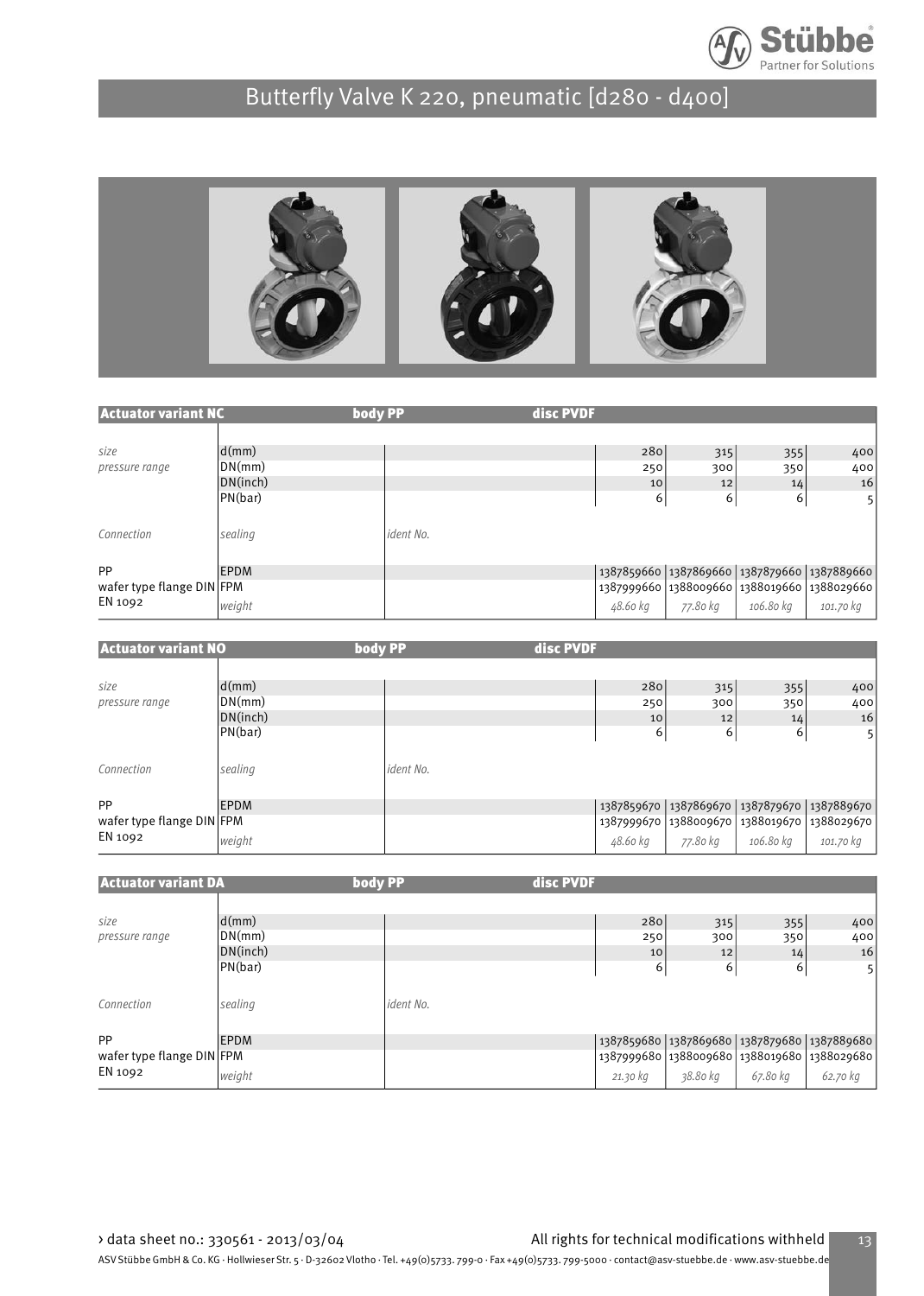



| <b>Actuator variant NC</b> |             | body PVDF | disc PVDF |                                                   |          |                |
|----------------------------|-------------|-----------|-----------|---------------------------------------------------|----------|----------------|
|                            |             |           |           |                                                   |          |                |
| size                       | d(mm)       |           | 280       | 315                                               | 355      | 400            |
| pressure range             | DN(mm)      |           | 250       | 300                                               | 350      | 400            |
|                            | DN(inch)    |           | 10        | 12                                                | 14       | 16             |
|                            | PN(bar)     |           | 6         | 6                                                 | 6        | 5 <sup>1</sup> |
| Connection                 | sealing     | ident No. |           |                                                   |          |                |
| <b>PVDF</b>                | <b>EPDM</b> |           |           | 1388139660   1388149660   1388159660   1388169660 |          |                |
| wafer type flange DIN FPM  |             |           |           | 1388279660 1388289660 1388299660 1388309660       |          |                |
| EN 1092                    | weight      |           | 50.00 kg  | 79.80 kg                                          | 87.30 kg | 106.80 kg      |

| <b>Actuator variant NO</b>                          |                                        | body PVDF | disc PVDF             |                                                                                      |                                   |                       |
|-----------------------------------------------------|----------------------------------------|-----------|-----------------------|--------------------------------------------------------------------------------------|-----------------------------------|-----------------------|
| size<br>pressure range                              | d(mm)<br>DN(mm)<br>DN(inch)<br>PN(bar) |           | 280<br>250<br>10<br>6 | 315<br>300<br>12<br>6                                                                | 355<br>350<br>14<br>6             | 400<br>400<br>16<br>5 |
| Connection                                          | sealing                                | ident No. |                       |                                                                                      |                                   |                       |
| <b>PVDF</b><br>wafer type flange DIN FPM<br>EN 1092 | <b>EPDM</b><br>weight                  |           | 50.00 kg              | 1388139670   1388149670  <br>1388279670 1388289670 1388299670 1388309670<br>79.80 kg | 1388159670 1388169670<br>87.30 kg | 106.80 kg             |

| <b>Actuator variant DA</b> |                           | body PVDF | disc PVDF |                                             |          |                                                   |
|----------------------------|---------------------------|-----------|-----------|---------------------------------------------|----------|---------------------------------------------------|
|                            |                           |           |           |                                             |          |                                                   |
| size                       | $\mathsf{d}(\mathsf{mm})$ |           | 280       | 315                                         | 355      | 400                                               |
| pressure range             | DN(mm)                    |           | 250       | 300                                         | 350      | 400                                               |
|                            | DN(inch)                  |           | 10        | 12                                          | 14       | 16                                                |
|                            | PN(bar)                   |           | 6         | 6                                           | 6        | 5 <sup>1</sup>                                    |
| Connection                 | sealing                   | ident No. |           |                                             |          |                                                   |
| <b>PVDF</b>                | EPDM                      |           |           |                                             |          | 1388139680   1388149680   1388159680   1388169680 |
| wafer type flange DIN FPM  |                           |           |           | 1388279680 1388289680 1388299680 1388309680 |          |                                                   |
| EN 1092                    | weight                    |           | 22.70 kg  | 40.80 kg                                    | 48.30 kg | 67.80 kg                                          |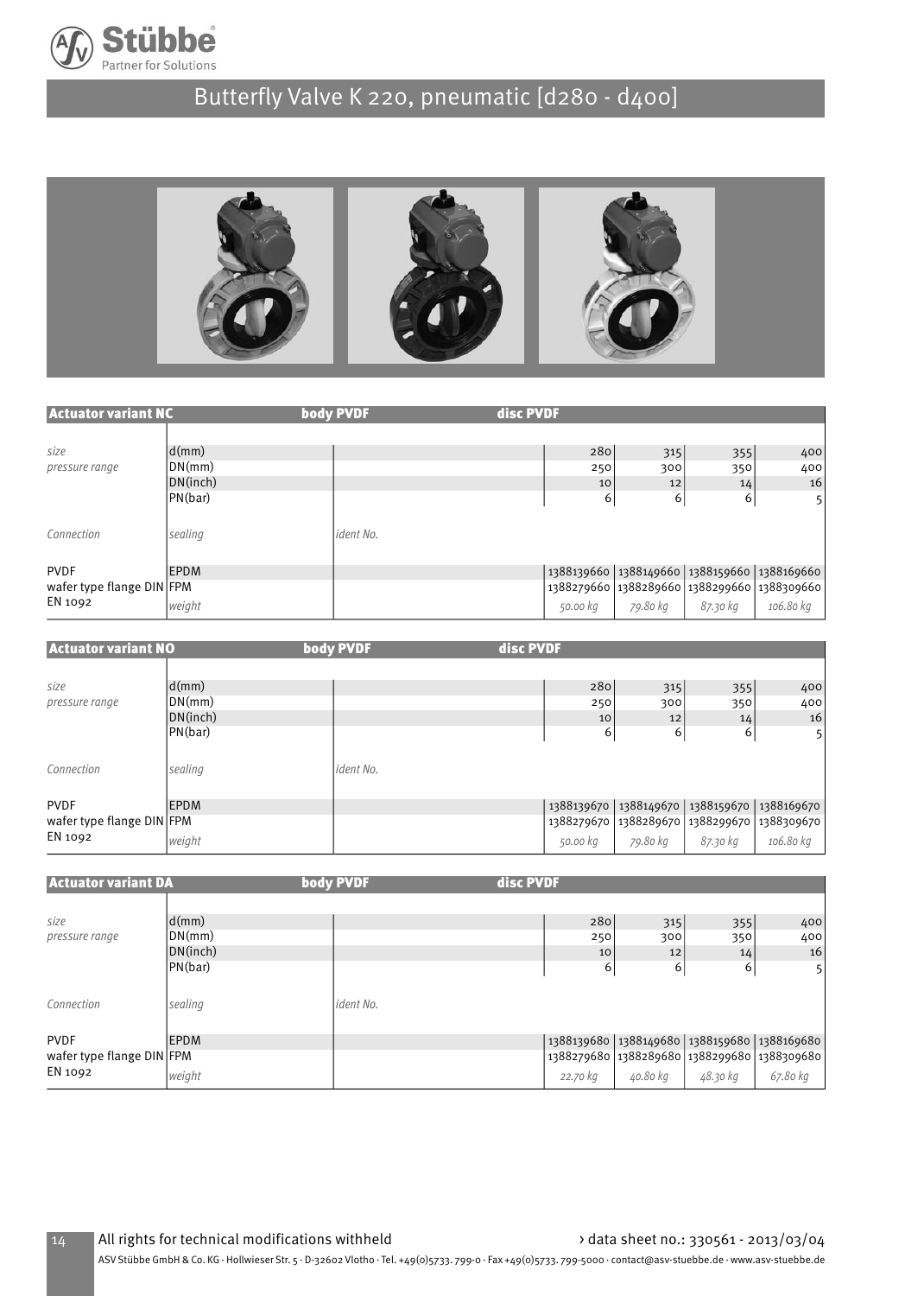

dimensions



| d(mm)          |                | 280                | 315                | 355                | 400               |
|----------------|----------------|--------------------|--------------------|--------------------|-------------------|
| DN(mm)         |                | 250                | 300                | 350                | 400               |
| DN(inch)       |                | 10                 | 12                 | 14                 | 16                |
| actuator type  |                | P3oT               | P <sub>4</sub> oT  | P <sub>4</sub> oT  | P <sub>4</sub> oT |
|                |                | DA                 | DA                 | DA                 | DA                |
|                |                | P <sub>4</sub> oST | P <sub>5</sub> oST | P <sub>5</sub> oST | PA70S             |
|                |                | NC/NO              | NC/NO              | NC/NO              | NC/NO             |
|                |                |                    |                    |                    |                   |
| dimensions(mm) |                |                    |                    |                    |                   |
|                |                |                    |                    |                    |                   |
|                |                |                    |                    |                    |                   |
|                | b <sub>1</sub> | 104                | 127                | 119.5              | 160               |
|                | b2             | 109                | 131.5              | 127                | 166               |
|                | ØxZ            | 23/12              | 23/12              | 23/16              | 27/14             |
|                | <b>MxZ</b>     |                    |                    |                    | M24/2             |
| PP             | D              | 406                | 488                | 526                | 588               |
| PVC-U          | D              | 411                | 490                | 530                | 596               |
| <b>PVDF</b>    | D              | 402                | 480                | 518                | 583               |
| PP             | h1             | 238                | 297                | 297                | 342               |
| PVC-U          | h1             | 239.5              | 298                | 300                | 345               |
| <b>PVDF</b>    | h1             | 233                | 291                | 293                | 340               |
| <b>DA</b>      | Н              | 211                | 272                | 272                | 272               |
| NC/NO          | Η              | 272                | 313                | 313                | 313               |
|                | К              | 350                | 400                | 460                | 515               |
| DA             | Ν              | 349                | 444                | 444                | 444               |
| NC/NO          | N              | 598                | 694                | 694                | 694               |
| DA             | 0              | 83                 | 106                | 106                | 106               |
| NC/NO          | O              | 106                | 122.5              | 122.5              | 122.5             |
| DA             | P              | 94                 | 120                | 120                | 120               |
| NC/NO          | P              | 120                | 135                | 135                | 135               |
|                | S              | 247.5              | 302.5              | 348                | 386.5             |
|                | $\mathfrak t$  |                    |                    |                    | 25                |

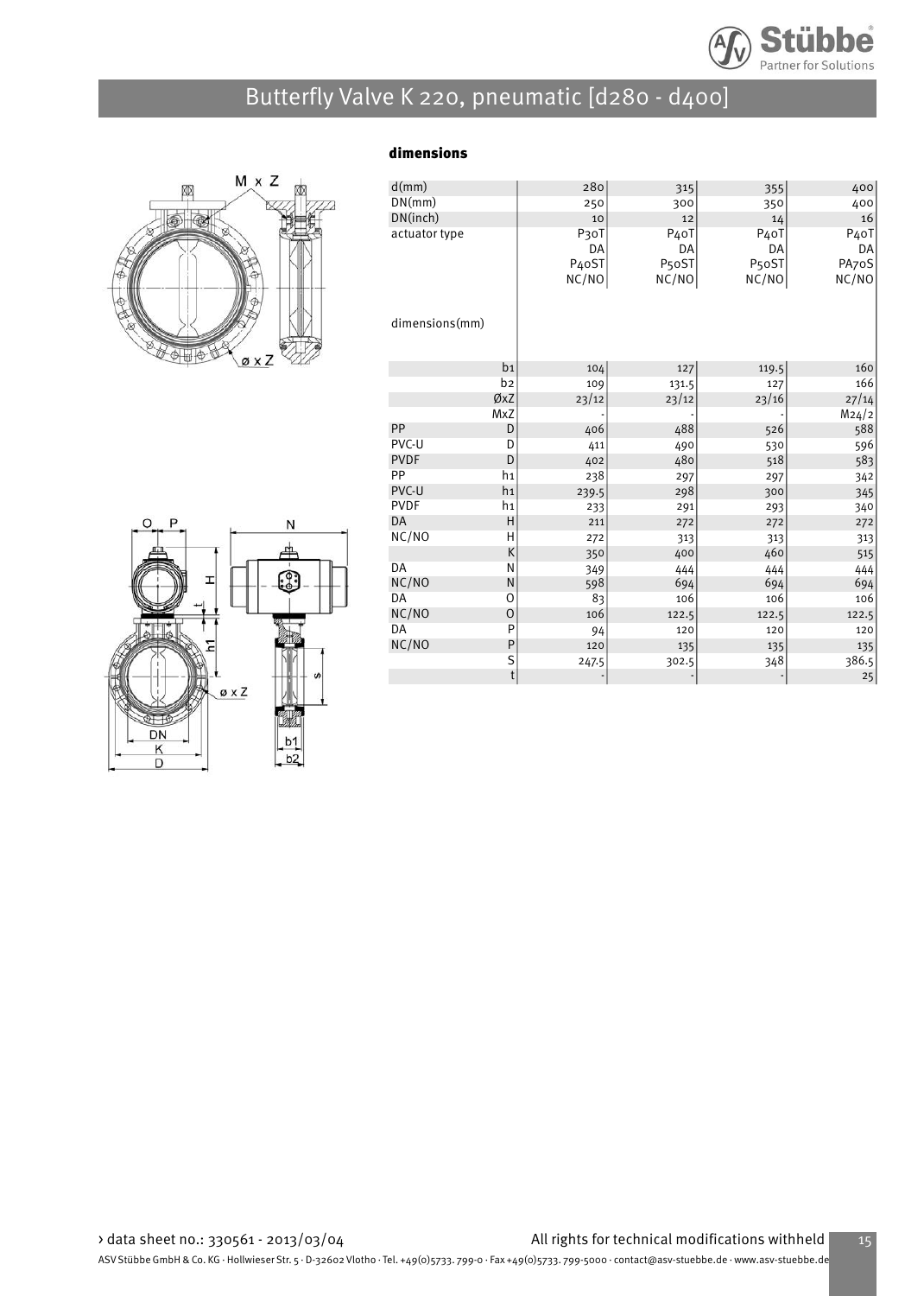

### Technical data

PA-Line

#### Option (to be ordered additionally if required)

limit switch unit; positioner; handwheel; pilot solenoid valve; AS Interface connection

| actuator type                     | PA70S |
|-----------------------------------|-------|
| Function                          | NC/NO |
| Torque (start) at 6 bar(Nm)       | 3273  |
| Torque (end) at 6 bar(Nm)         | 1504  |
| Control volume (Opening) (Liter)  | 31    |
| Manipulating time (Opening)(s)    | 0.8   |
| Manipulating time (Closing)(s)    | 0.8   |
| Control pressure connection(inch) | 1/4   |
| Weight(kg)                        | 118.2 |

#### Control pressure connection



Normally closed NC: control pressure to connection »B«,valve opens

Normally open NO: control pressure to connection »B«,valve closes

Double acting DA: control pressure to connection »A«,valve closes control pressure to connection »B«,valve opens

#### Control:

3/2-way solenoid valves for NC/NO actuators

5/2-way solenoid valves for DA actuators

#### Note:

The drives require a control pressure of 6 bar for optimum function. Malfunctions may occur, if the control pressure deviates. In this case, a new drive configuration is necessary.

#### Technical data

P-Line

#### Option (to be ordered additionally if required)

limit switch unit; positioner; handwheel; pilot solenoid valve; AS Interface connection

| actuator type                                                                                                                                                                          | P <sub>40</sub> ST | P50ST             |  |
|----------------------------------------------------------------------------------------------------------------------------------------------------------------------------------------|--------------------|-------------------|--|
| Function                                                                                                                                                                               | NC/NO              | NC/NO             |  |
|                                                                                                                                                                                        |                    |                   |  |
| Torque (start) at 6 bar(Nm)                                                                                                                                                            | 688                | 1343.8            |  |
| Torque (end) at 6 bar(Nm)                                                                                                                                                              | 413                | 861.4             |  |
| Control volume (Opening)(Liter)                                                                                                                                                        | 5.3                | 10.5              |  |
| Manipulating time (Opening)(s)                                                                                                                                                         | $\overline{2}$     | 6                 |  |
| $M$ anipulating time (Closing)(s)                                                                                                                                                      | $\overline{2}$     | 6                 |  |
| Control pressure connection(inch)                                                                                                                                                      | 1/4                | 1/4               |  |
| Weight(kg)                                                                                                                                                                             | 36.4               | 58.4              |  |
|                                                                                                                                                                                        |                    |                   |  |
|                                                                                                                                                                                        |                    |                   |  |
| actuator type                                                                                                                                                                          | P <sub>3</sub> oT  | P <sub>4</sub> oT |  |
|                                                                                                                                                                                        | <b>DA</b>          | DA                |  |
|                                                                                                                                                                                        | 469                | 1180              |  |
|                                                                                                                                                                                        | 2.05               | 5.3               |  |
|                                                                                                                                                                                        | 1.9                | 5.3               |  |
|                                                                                                                                                                                        | 0.6                | 1.2               |  |
| Function<br>Torque (start) at 6 bar(Nm)<br>Control volume (Opening) (Liter)<br>Control volume (Closing) (Liter)<br>Manipulating time (Opening)(s)<br>$M$ anipulating time (Closing)(s) | 0.6                | 1.2               |  |
| Control pressure connection(inch)                                                                                                                                                      | 1/4                | 1/4               |  |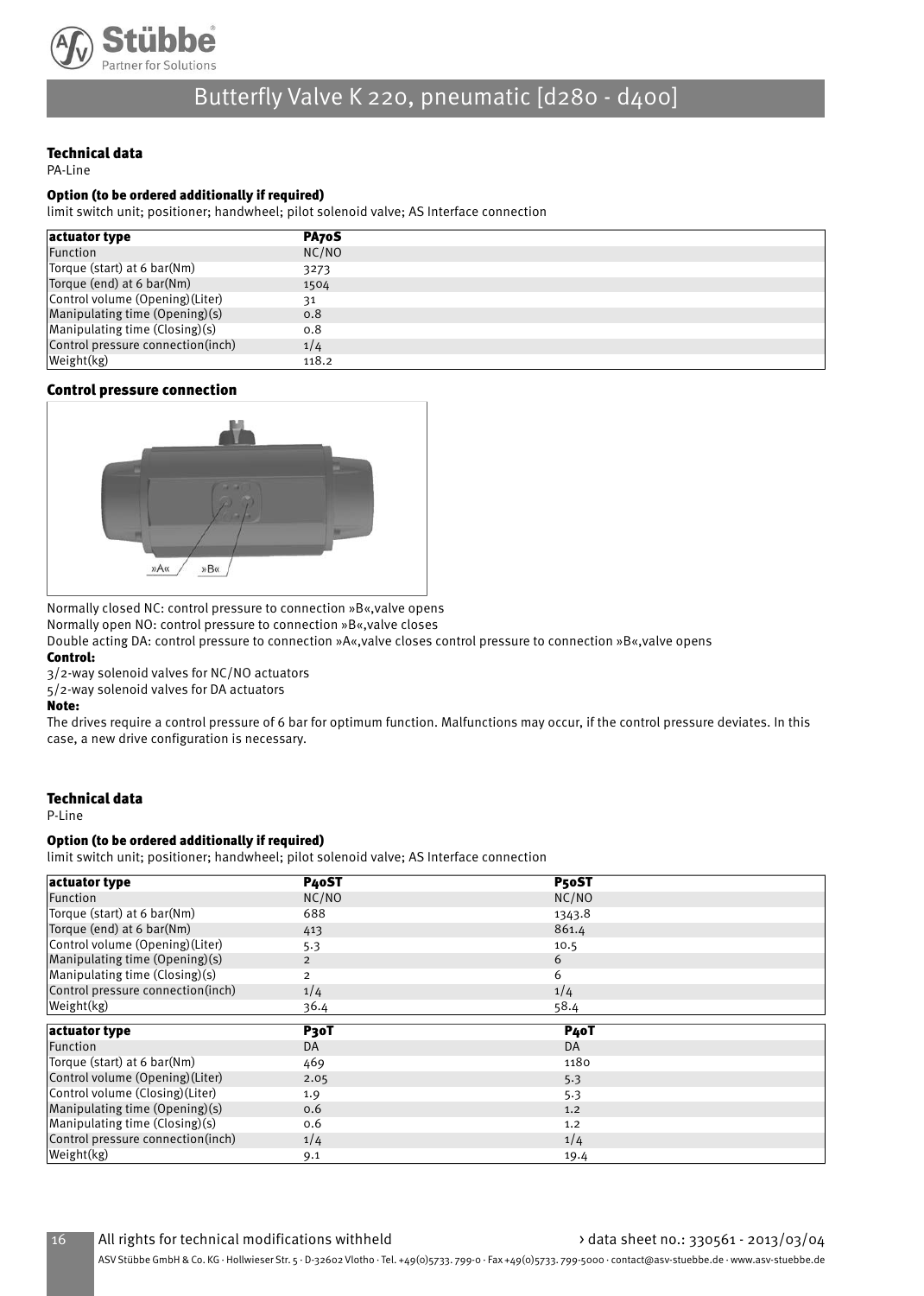

### Control pressure connection



Normally closed NC: control pressure to connection »B«,valve opens

Normally open NO: control pressure to connection »B«,valve closes

Double acting DA: control pressure to connection »A«,valve closes control pressure to connection »B«,valve opens

### Control:

3/2-way solenoid valves for NC/NO actuators

5/2-way solenoid valves for DA actuators

#### Note:

The drives require a control pressure of 6 bar for optimum function. Malfunctions may occur, if the control pressure deviates. In this case, a new drive configuration is necessary.